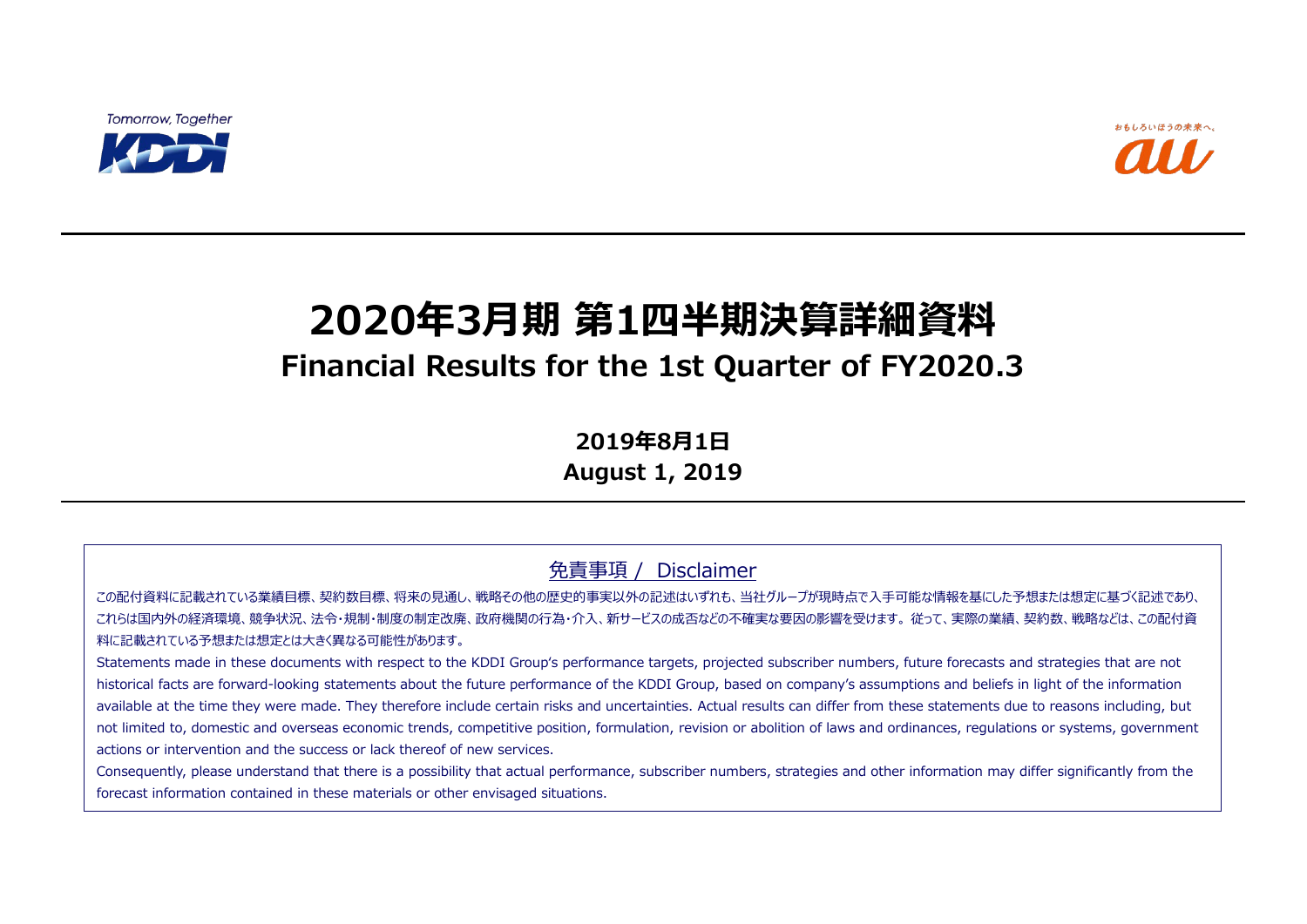## **決算概要(連結ベース) / Financial Results Summary (Consolidated)**

## **Unit: 百万円 / Millions of Yen**

FY2020.3 Full-year Forecast of Free cash flows, Depreciation and amortization, and EBITDA includes the impact of the IFRS16 adoption (each segment as well). The impact amount of consolidated basis is about 100 billion Yen. **\*2 2019年6月末の有利子負債残高には、IFRS16号の適用に伴う影響を含んでおります。なお、連結ベースでの影響額は約3,000億円となります**

### **Unit: 百万円 / Millions of Yen**

**\*1 フリーキャッシュフロー、減価償却費及び償却費、EBITDAの2020年3月期の通期予想には、IFRS第16号の適用に伴う影響額を含んでおります(各セグメントについても同様)。なお、連結ベースでの影響額は約1,000億円となります**

| 連結                                                                                |           |           | FY2019.3  |           |                        |           |    |    | FY2020.3  |                    |                                          |                 |
|-----------------------------------------------------------------------------------|-----------|-----------|-----------|-----------|------------------------|-----------|----|----|-----------|--------------------|------------------------------------------|-----------------|
| <b>Consolidated Statement</b>                                                     | <b>1Q</b> | 2Q        | 3Q        | <b>4Q</b> | 通期<br><b>Full-year</b> | 1Q        | 2Q | 3Q | <b>4Q</b> | 累計<br><b>Total</b> | 通期予想 *1 進捗率<br><b>Full-year Forecast</b> | <b>Progress</b> |
| 売上高<br><b>Operating revenue</b>                                                   | 1,221,716 | 1,240,552 | 1,309,390 | 1,308,694 | 5,080,353              | 1,246,101 |    |    |           | 1,246,101          | 5,200,000                                | 24.0%           |
| 営業利益<br><b>Operating income</b>                                                   | 288,862   | 272,330   | 261,289   | 191,248   | 1,013,729              | 255,800   |    |    |           | 255,800            | 1,020,000                                | 25.1%           |
| <b> 営業利益率</b><br><b>Operating margin</b>                                          | 23.6%     | 22.0%     | 20.0%     | 14.6%     | 20.0%                  | 20.5%     |    |    |           | 20.5%              | 19.6%                                    |                 |
| 親会社の所有者に帰属する当期利益<br>Profit for the period attributable to<br>owners of the parent | 178,666   | 166,810   | 160,295   | 111,898   | 617,669                | 162,553   |    |    |           | 162,553            | 620,000                                  | 26.2%           |
| フリーキャッシュフロー<br>Free cash flows                                                    | 22,730    | 131,101   | $-5,801$  | 166,999   | 315,028                | $-25,439$ |    |    |           | $-25,439$          | 550,000                                  |                 |
| 減価償却費及び償却費<br>Depreciation and amortization                                       | 139,542   | 138,126   | 142,961   | 141,653   | 562,282                | 169,760   |    |    |           | 169,760            | 710,000                                  | 23.9%           |
| 固定資産除却費<br><b>Retirement of fixed assets</b>                                      | 1,958     | 2,052     | 2,455     | 13,457    | 19,921                 | 2,098     |    |    |           | 2,098              | 10,000                                   | 21.0%           |
| 設備投資額(支払)<br>Capex (cash flow basis)                                              | 168,095   | 138,357   | 152,721   | 142,584   | 601,757                | 181,776   |    |    |           | 181,776            | 610,000                                  | 29.8%           |
| <b>EBITDA</b>                                                                     | 430,362   | 412,511   | 406,709   | 349,089   | 1,598,670              | 427,659   |    |    |           | 427,659            | 1,740,000                                | 24.6%           |
| EBITDAマージン<br><b>EBITDA margin</b>                                                | 35.2%     | 33.3%     | 31.1%     | 26.7%     | 31.5%                  | 34.3%     |    |    |           | 34.3%              | 33.5%                                    |                 |

**Interest-bearing debt as of June 30, 2019 includes the impact of the IFRS16 adoption. The impact amount of consolidated basis is about 300 billion Yen.**

| 連結                                                                                       |                         |                    | FY2019.3                 |                         |                  |                    |                          | 20年3月末 予想 |                         |                        |
|------------------------------------------------------------------------------------------|-------------------------|--------------------|--------------------------|-------------------------|------------------|--------------------|--------------------------|-----------|-------------------------|------------------------|
| <b>Consolidated Statement</b>                                                            | 18年6月末<br><b>Jun-18</b> | 18年9月末<br>$Sep-18$ | 18年12月末<br><b>Dec-18</b> | 19年3月末<br><b>Mar-19</b> | 19年6月末<br>Jun-19 | 19年9月末<br>$Sep-19$ | 19年12月末<br><b>Dec-19</b> |           | 20年3月末<br><b>Mar-20</b> | <b>Mar-20 Forecast</b> |
| 資産<br><b>Total assets</b>                                                                | 6,771,125               | 6,992,335          | 7,156,958                | 7,330,416               | 8,976,729        |                    |                          |           |                         |                        |
| 資本<br>Total equity                                                                       | 4,400,261               | 4,545,764          | 4,520,245                | 4,612,932               | 4,617,510        |                    |                          |           |                         |                        |
| 親会社所有者帰属持分比率 <br>Ratio of equity attributable<br>to owners of the parent to total assets | 59.5%                   | 59.4%              | 57.4%                    | 57.1%                   | 46.6%            |                    |                          |           |                         |                        |
| 1株当たり親会社所有者帰属持分(円)<br>Equity per share attributable<br>to owners of the parent           | ¥1,674                  | ¥1,737             | ¥1,737                   | ¥1,779                  | ¥1,786           |                    |                          |           |                         |                        |
| 有利子負債残高 *2<br>Interest-bearing debt                                                      | 1,222,452               | 1,161,717          | 1,379,215                | 1,275,711               | 1,901,563        |                    |                          |           |                         |                        |
| 現預金控除後 *2<br>Net debt                                                                    | 1,053,869               | 975,032            | 1,187,581                | 1,071,114               | 1,625,741        |                    |                          |           |                         |                        |
| Debt/EBITDA (倍)<br>Debt/EBITDA ratio                                                     |                         | $\sim$             | $\blacksquare$           | 0.80                    | $\blacksquare$   |                    |                          |           |                         |                        |
| D/E レシオ (倍)<br>Debt/Equity ratio                                                         | 0.30                    | 0.28               | 0.34                     | 0.30                    | 0.45             |                    |                          |           |                         |                        |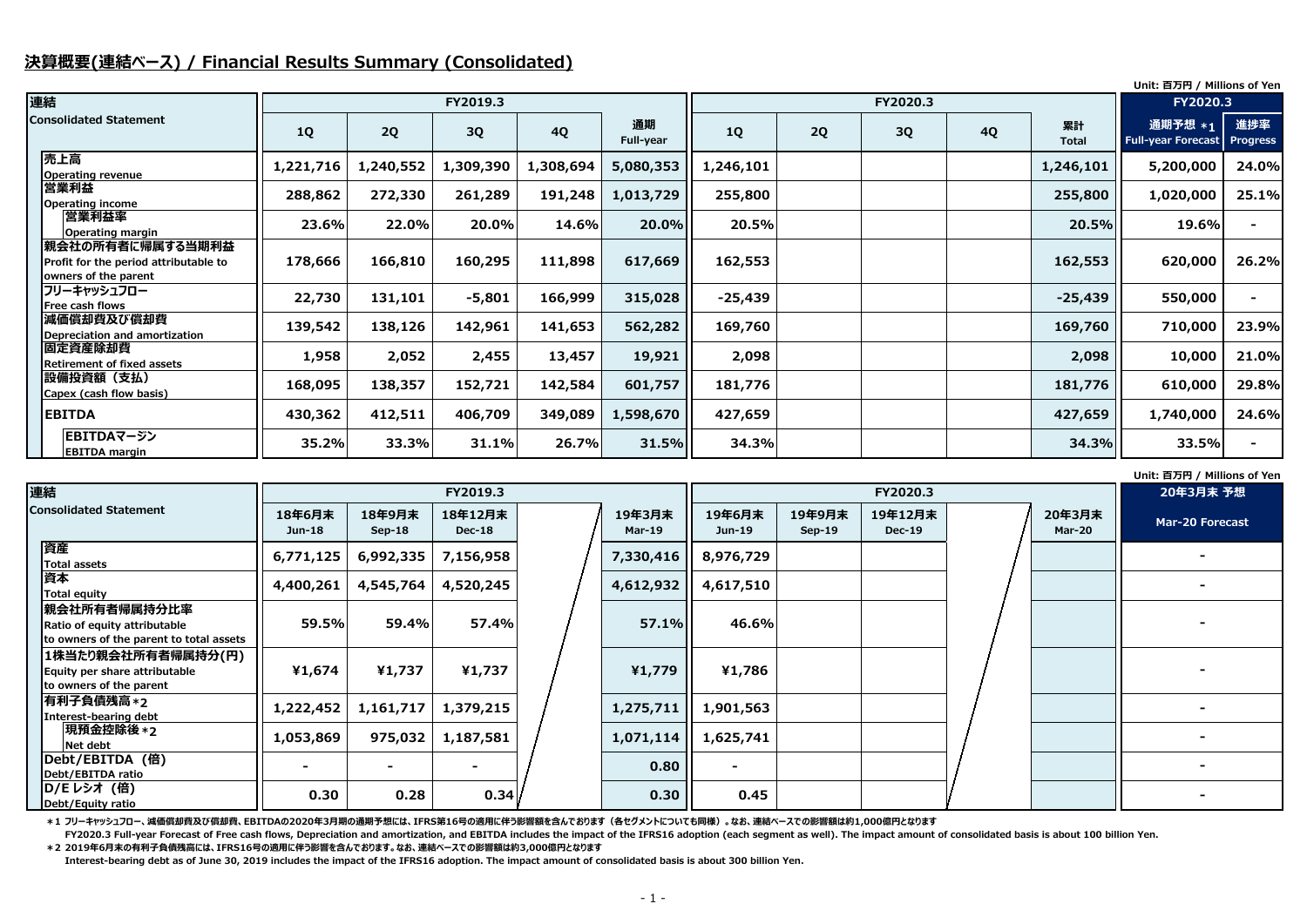## **決算概要 (パーソナル) / Financial Results Summary (Personal Services)**

|                                                                                |           |           |             |           |                 |           |    |          |           |                    | Unit: 百万円 / Millions of Yen       |                        |  |
|--------------------------------------------------------------------------------|-----------|-----------|-------------|-----------|-----------------|-----------|----|----------|-----------|--------------------|-----------------------------------|------------------------|--|
| パーソナルセグメント                                                                     |           |           | FY2019.3 *2 |           |                 |           |    | FY2020.3 |           |                    | FY2020.3                          |                        |  |
| <b>Personal Services segment</b>                                               | <b>1Q</b> | 2Q        | 3Q          | <b>4Q</b> | 通期<br>Full-year | <b>1Q</b> | 2Q | 3Q       | <b>4Q</b> | 累計<br><b>Total</b> | 通期予想<br><b>Full-year Forecast</b> | 進捗率<br><b>Progress</b> |  |
| 売上高<br>Operating revenue                                                       | 1,059,127 | 1,075,575 | 1,150,145   | 1,136,878 | 4,421,726       | 1,089,860 |    |          |           | 1,089,860          | 4,550,000                         | 24.0%                  |  |
| グループ外売上 (外部顧客への売上高)<br>Revenue from external customers                         | 1,042,533 | 1,056,708 | 1,131,260   | 1,111,904 | 4,342,405       | 1,070,592 |    |          |           | 1,070,592          | 4,460,000                         | 24.0%                  |  |
| 総合ARPA収入 *3<br><b>Total ARPA revenues</b>                                      | 530,535   | 549,423   | 549,201     | 562,019   | 2,191,178       | 547,273   |    |          |           | 547,273            | 2,225,000                         | 24.6%                  |  |
| MVNO収入<br><b>MVNO revenues</b>                                                 | 9,778     | 11,075    | 12,197      | 13,240    | 46,290          | 14,478    |    |          |           | 14,478             | 64,000                            | 22.6%                  |  |
| 固定通信料収入<br><b>Fixed-line communications revenues</b>                           | 202,168   | 203,619   | 203,422     | 202,178   | 811,387         | 200,571   |    |          |           | 200,571            |                                   |                        |  |
| 端末販売収入等<br>Handset revenues etc.                                               | 160,302   | 158,809   | 216,329     | 157,835   | 693,275         | 140,917   |    |          |           | 140,917            |                                   |                        |  |
| その他<br><b>Others</b>                                                           | 139,751   | 133,782   | 150,111     | 176,633   | 600,276         | 167,353   |    |          |           | 167,353            |                                   |                        |  |
| セグメント間売上<br>Inter-segment revenue or transfers                                 | 16,594    | 18,868    | 18,885      | 24,975    | 79,321          | 19,268    |    |          |           | 19,268             | 90,000                            | 21.4%                  |  |
| 営業利益<br><b>Operating income</b>                                                | 256,429   | 237,978   | 227,140     | 162,801   | 884,348         | 217,871   |    |          |           | 217,871            | 885,000                           | 24.6%                  |  |
| 減価償却費及び償却費<br>Depreciation and amortization                                    | 122,683   | 121,400   | 126,128     | 124,940   | 495,151         | 151,066   |    |          |           | 151,066            | 626,000                           | 24.1%                  |  |
| 固定資産除却費<br><b>Retirement of fixed assets</b>                                   | 1,853     | 1,929     | 2,294       | 12,492    | 18,569          | 1,894     |    |          |           | 1,894              | 9,000                             | 21.0%                  |  |
| <b>EBITDA</b>                                                                  | 380,965   | 361,307   | 355,562     | 302,562   | 1,400,396       | 370,829   |    |          |           | 370,829            | 1,520,000                         | 24.4%                  |  |
| EBITDAマージン<br><b>EBITDA</b> margin                                             | 36.0%     | 33.6%     | 30.9%       | 26.6%     | 31.7%           | 34.0%     |    |          |           | 34.0%              | 33.4%                             | $\blacksquare$         |  |
|                                                                                |           |           |             |           |                 |           |    |          |           |                    |                                   |                        |  |
| ライフデザイン領域 売上高<br>(十億円/Billions of Yen)<br><b>Life Design Domain Sales</b>      | 197.0     | 225.0     | 238.0       | 286.0     | 946.0           | 275.0     |    |          |           | 275.0              | 1,170.0                           | 23.5%                  |  |
| ライフデザイン領域 営業利益<br>(十億円/Billions of Yen)<br>Life Design Domain Operating income | 33.0      | 35.0      | 40.0        | 39.0      | 147.0           | 38.0      |    |          |           | 38.0               | 167.0                             | 22.8%                  |  |

**\*1 2020年3月期よりセグメントを変更しております / From FY2020.3, segments have been changed.**

**\*2 前回決算発表時の2019年3月期の参考値を修正しております / The referential figures of FY2019.3 announced at previous closing has been adjusted.**

**\*3 au通信ARPA収入+付加価値ARPA収入+端末修理・補償収入+auでんき収入 / au ARPA revenues + Value-added ARPA revenues + Handset Repair and Compensation revenues + au Denki revenues**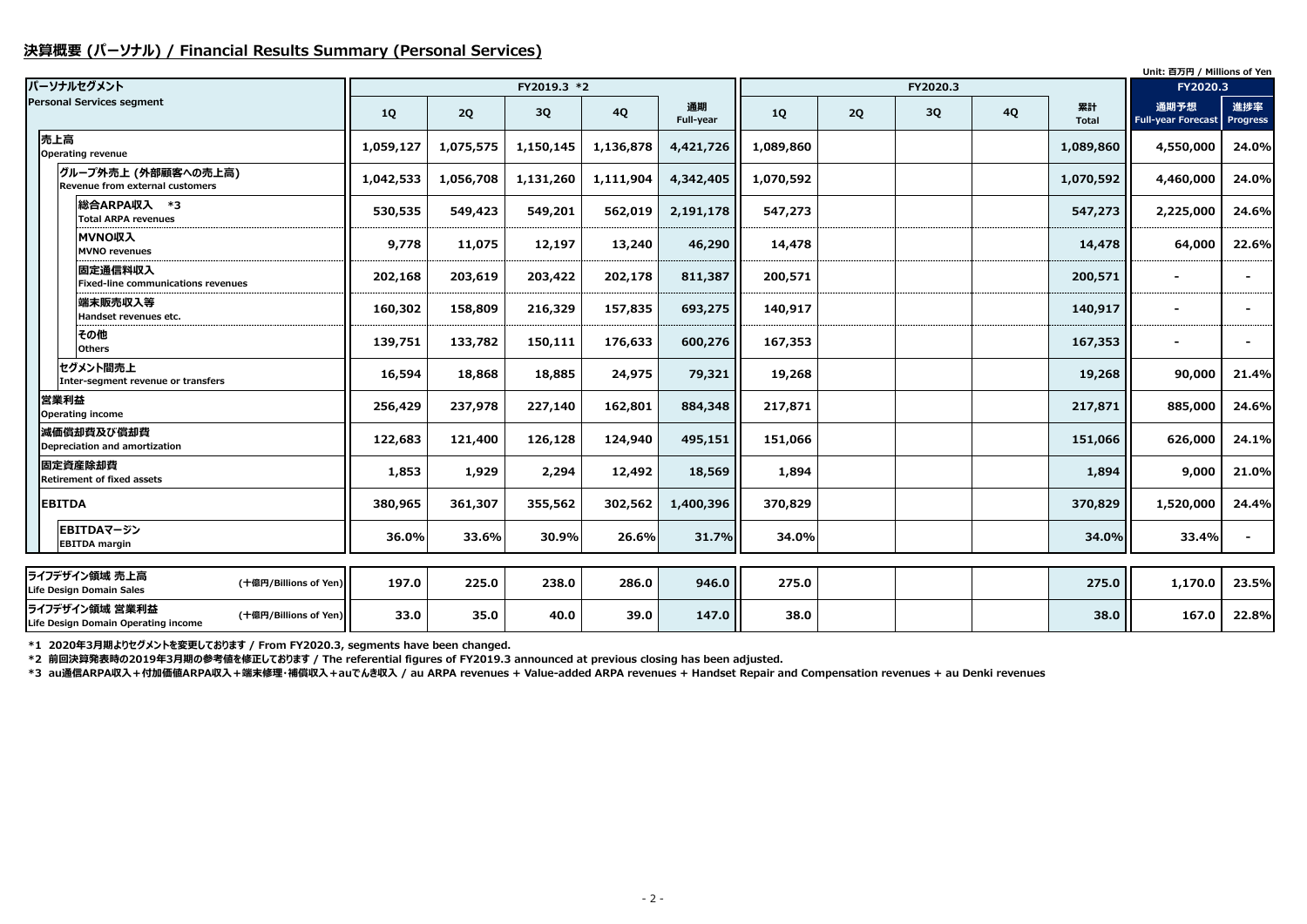## **決算概要 (ビジネス / その他) / Financial Results Summary (Business Services / Others)**

#### **Unit: 百万円 / Millions of Yen**

#### **Unit: 百万円 / Millions of Yen**

|                                                        |         |         |             |           |                 |         |    |          |           |                    | Unit: 白万円 / Millions of Yen       |                        |
|--------------------------------------------------------|---------|---------|-------------|-----------|-----------------|---------|----|----------|-----------|--------------------|-----------------------------------|------------------------|
| ビジネスセグメント                                              |         |         | FY2019.3 *2 |           |                 |         |    | FY2020.3 |           |                    | FY2020.3                          |                        |
| <b>Business Services segment</b>                       | 1Q      | 2Q      | 3Q          | <b>4Q</b> | 通期<br>Full-year | 1Q      | 2Q | 3Q       | <b>4Q</b> | 累計<br><b>Total</b> | 通期予想<br><b>Full-year Forecast</b> | 進捗率<br><b>Progress</b> |
| 売上高<br><b>Operating revenue</b>                        | 213,372 | 219,073 | 217,394     | 236,566   | 886,406         | 217,052 |    |          |           | 217,052            | 910,000                           | 23.9%                  |
| グループ外売上 (外部顧客への売上高)<br>Revenue from external customers | 173,159 | 176,768 | 171,123     | 189,423   | 710,473         | 170,777 |    |          |           | 170,777            | 726,000                           | 23.5%                  |
| セグメント間売上<br>Inter-segment revenue or transfers         | 40,214  | 42,305  | 46,271      | 47,143    | 175,933         | 46,274  |    |          |           | 46,274             | 184,000                           | 25.1%                  |
| 営業利益<br><b>Operating income</b>                        | 31,113  | 32,709  | 32,296      | 26,032    | 122,150         | 36,979  |    |          |           | 36,979             | 132,000                           | 28.0%                  |
| 減価償却費及び償却費<br>Depreciation and amortization            | 17,251  | 17,142  | 17,305      | 17,203    | 68,901          | 19,169  |    |          |           | 19,169             | 80,000                            | 24.0%                  |
| 固定資産除却費<br><b>Retirement of fixed assets</b>           | 105     | 122     | 160         | 969       | 1,357           | 204     |    |          |           | 204                | 1,000                             | 20.4%                  |
| <b>EBITDA</b>                                          | 48,469  | 49,976  | 49,765      | 44,606    | 192,816         | 56,353  |    |          |           | 56,353             | 213,000                           | 26.5%                  |
| EBITDAマージン<br><b>EBITDA margin</b>                     | 22.7%   | 22.8%   | 22.9%       | 18.9%     | 21.8%           | 26.0%   |    |          |           | 26.0%              | 23.4%                             |                        |

**\*1 2020年3月期よりセグメントを変更しております / From FY2020.3, segments have been changed.**

**\*2 前回決算発表時の2019年3月期の参考値を修正しております / The referential figures of FY2019.3 announced at previous closing has been adjusted.**

| その他                                                    |                                              |             |             | FY2019.3    |           |                 |        |    |    | FY2020.3  |                    |                                            |     |
|--------------------------------------------------------|----------------------------------------------|-------------|-------------|-------------|-----------|-----------------|--------|----|----|-----------|--------------------|--------------------------------------------|-----|
| <b>Others</b>                                          |                                              | 1Q          | 2Q          | 3Q          | <b>4Q</b> | 通期<br>Full-year | 1Q     | 2Q | 3Q | <b>4Q</b> | 累計<br><b>Total</b> | 通期予想<br><b>Full-year Forecast Progress</b> | 進捗率 |
|                                                        | 売上高<br><b>Operating revenue</b>              | 22,107      | 23,044      | 23,948      | 30,081    | 99,180          | 18,366 |    |    |           | 18,366             | $\blacksquare$                             |     |
| グループ外売上 (外部顧客への売上高)<br>Revenue from external customers |                                              | 6,024       | 7,077       | 7,007       | 7,367     | 27,475          | 4,731  |    |    |           | 4,731              | $\blacksquare$                             |     |
| セグメント間売上<br>Inter-segment revenue or transfers         |                                              | 16,083      | 15,967      | 16,941      | 22,714    | 71,705          | 13,635 |    |    | 13,635    |                    |                                            |     |
| 営業利益<br><b>Operating income</b>                        |                                              | 1,214       | 1,712       | 1,939       | 3,157     | 8,023           | 703    |    |    |           | 703                |                                            |     |
|                                                        | 減価償却費及び償却費<br>Depreciation and amortization  | 376         | 371         | 337         | 351       | 1,435           | 374    |    |    |           | 374                | $\overline{\phantom{0}}$                   |     |
|                                                        | 固定資産除却費<br><b>Retirement of fixed assets</b> | $\mathbf 0$ | $\mathbf 0$ | $\mathbf 0$ |           |                 |        |    |    |           |                    |                                            |     |
| <b>EBITDA</b>                                          |                                              | 1,591       | 2,083       | 2,276       | 3,509     | 9,459           | 1,078  |    |    |           | 1,078              | $\blacksquare$                             |     |
| EBITDAマージン<br><b>EBITDA</b> margin                     |                                              | 7.2%        | 9.0%        | 9.5%        | 11.7%     | 9.5%            | 5.9%   |    |    |           | 5.9%               | $\blacksquare$                             |     |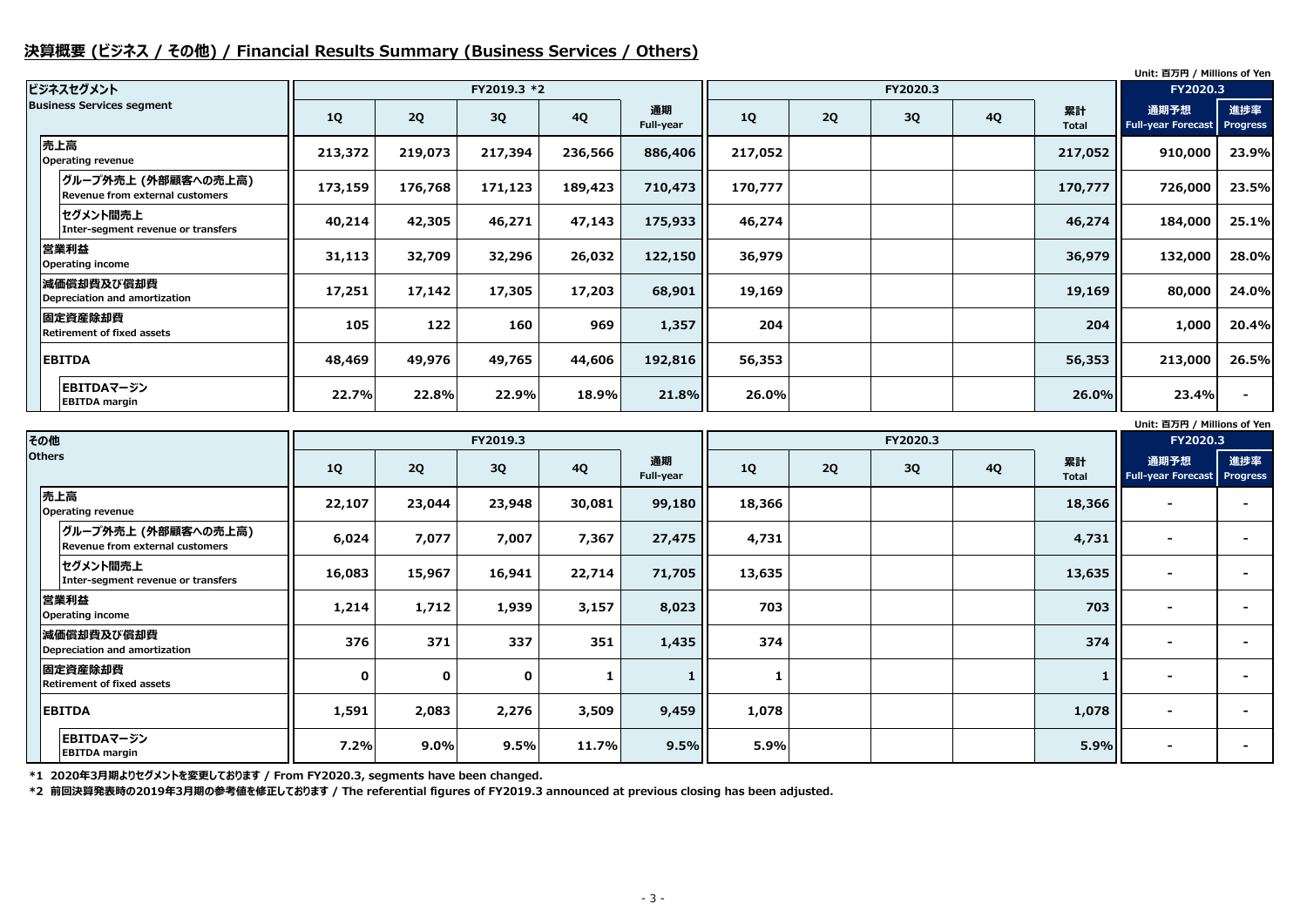## **主要オペレーションデータ / Major Operational Data**

**連結 / Consolidated basis**

#### **パーソナルセグメント / Personal Services segment**

| 累計契約数                |                             |                |                         | FY2019.3           |                          | FY2020.3         |                    |                    |                          |  | 20年3月末 予想        |                                  |
|----------------------|-----------------------------|----------------|-------------------------|--------------------|--------------------------|------------------|--------------------|--------------------|--------------------------|--|------------------|----------------------------------|
| <b>Subscriptions</b> |                             |                | 18年6月末<br><b>Jun-18</b> | 18年9月末<br>$Sep-18$ | 18年12月末<br><b>Dec-18</b> | 19年3月末<br>Mar-19 | 19年6月末<br>$Jun-19$ | 19年9月末<br>$Sep-19$ | 19年12月末<br><b>Dec-19</b> |  | 20年3月末<br>Mar-20 | <b>Mar-20</b><br><b>Forecast</b> |
| モバイル                 | au累計契約数<br>au subscriptions | (千契約/Thousand) | 52,891                  | 53,514             | 54,263                   | 55,225           | 56,368             |                    |                          |  |                  | 57,300                           |
| Mobile               | <b>UQ WIMAX</b>             | (千契約/Thousand) | 30,106                  | 30,812             | 31,523                   | 32,768           | 33,336             |                    |                          |  |                  |                                  |
| 固定<br>Fixed-line     | FTTH *1                     | (千回線/Thousand) | 4,421                   | 4,458              | 4,491                    | 4,508            | 4,555              |                    |                          |  |                  | 4,600                            |

**\*1 auひかり+コミュファ光+auひかりちゅら(OCT)+ひかりJ+BIGLOBE光など / au HIKARI+Commuf@-hikari+au HIKARI Chura(OCT)+HIKARI J+BIGLOBE HIKARI and others**

**\*2 有効会員数 / Number of valid members**

| 累計契約数                                                                                    |                                              |                                          |                 |                         |                    | FY2019.3                 |        |                         | FY2020.3         |                    |                          |  |                         | 20年3月末 予想                        |  |
|------------------------------------------------------------------------------------------|----------------------------------------------|------------------------------------------|-----------------|-------------------------|--------------------|--------------------------|--------|-------------------------|------------------|--------------------|--------------------------|--|-------------------------|----------------------------------|--|
| <b>Subscriptions</b>                                                                     |                                              |                                          |                 | 18年6月末<br><b>Jun-18</b> | 18年9月末<br>$Sep-18$ | 18年12月末<br><b>Dec-18</b> |        | 19年3月末<br><b>Mar-19</b> | 19年6月末<br>Jun-19 | 19年9月末<br>$Sep-19$ | 19年12月末<br><b>Dec-19</b> |  | 20年3月末<br><b>Mar-20</b> | <b>Mar-20</b><br><b>Forecast</b> |  |
|                                                                                          | スマートフォン浸透率<br>au smartphone penetration rate |                                          | (%)             | 66.9                    | 67.8               | 68.6                     |        | 70.1                    | 71.3             |                    |                          |  |                         |                                  |  |
| モバイル                                                                                     | <b>Mobile IDs</b>                            | モバイルID数                                  | (f/Thousand)    | 26,596                  | 26,700             | 26,796                   |        | 26,947                  | 27,025           |                    |                          |  |                         | 26,980                           |  |
| Mobile                                                                                   |                                              | au契約者数<br>lau accounts                   | (千人/Thousand)   | 24,626                  | 24,568             | 24,520                   |        | 24,501                  | 24,463           |                    |                          |  |                         | 24,000                           |  |
|                                                                                          |                                              | MVNO契約数<br><b>MVNO</b> subscriptions     | (千契約/Thousand)  | 1,970                   | 2,132              | 2,276                    |        | 2,447                   | 2,563            |                    |                          |  |                         | 2,980                            |  |
| FTTH *1                                                                                  |                                              |                                          | (千回線/Thousand)  | 4,352                   | 4,389              | 4,424                    |        | 4,445                   | 4,492            |                    |                          |  |                         | 4,530                            |  |
| 固定                                                                                       |                                              | RGU対象世帯数<br>Households applicable to RGU | (千世帯/Thousand)  | 5,432                   | 5,450              | 5,468                    |        | 5,475                   | 5,513            |                    |                          |  |                         |                                  |  |
| <b>Fixed-line</b>                                                                        |                                              | <b>CATV RGU</b>                          | (千RGU/Thousand) | 11,236                  | 11,283             | 11,323                   |        |                         | 11,338           | 11,487             |                          |  |                         |                                  |  |
|                                                                                          |                                              | バンドル率<br><b>Bundle ratio</b>             | (サービス/Services) | 2.07                    | 2.07               | 2.07                     |        | 2.07                    | 2.08             |                    |                          |  |                         |                                  |  |
| auスマートパス / auスマートパスプレミアム<br>(千会員/Thousand)<br>au Smart Pass / au Smart Pass Premium      |                                              | 15,460                                   | 15,460          | 15,450                  |                    | 15,490                   | 15,420 |                         |                  |                    |                          |  |                         |                                  |  |
| lau WALLET プリペイドカード + クレジットカード *2<br>(千会員/Thousand)<br>au WALLET Prepaid and Credit Card |                                              | 23,600                                   | 24,200          | 24,800                  |                    | 25,400                   | 25,800 |                         |                  |                    |                          |  |                         |                                  |  |

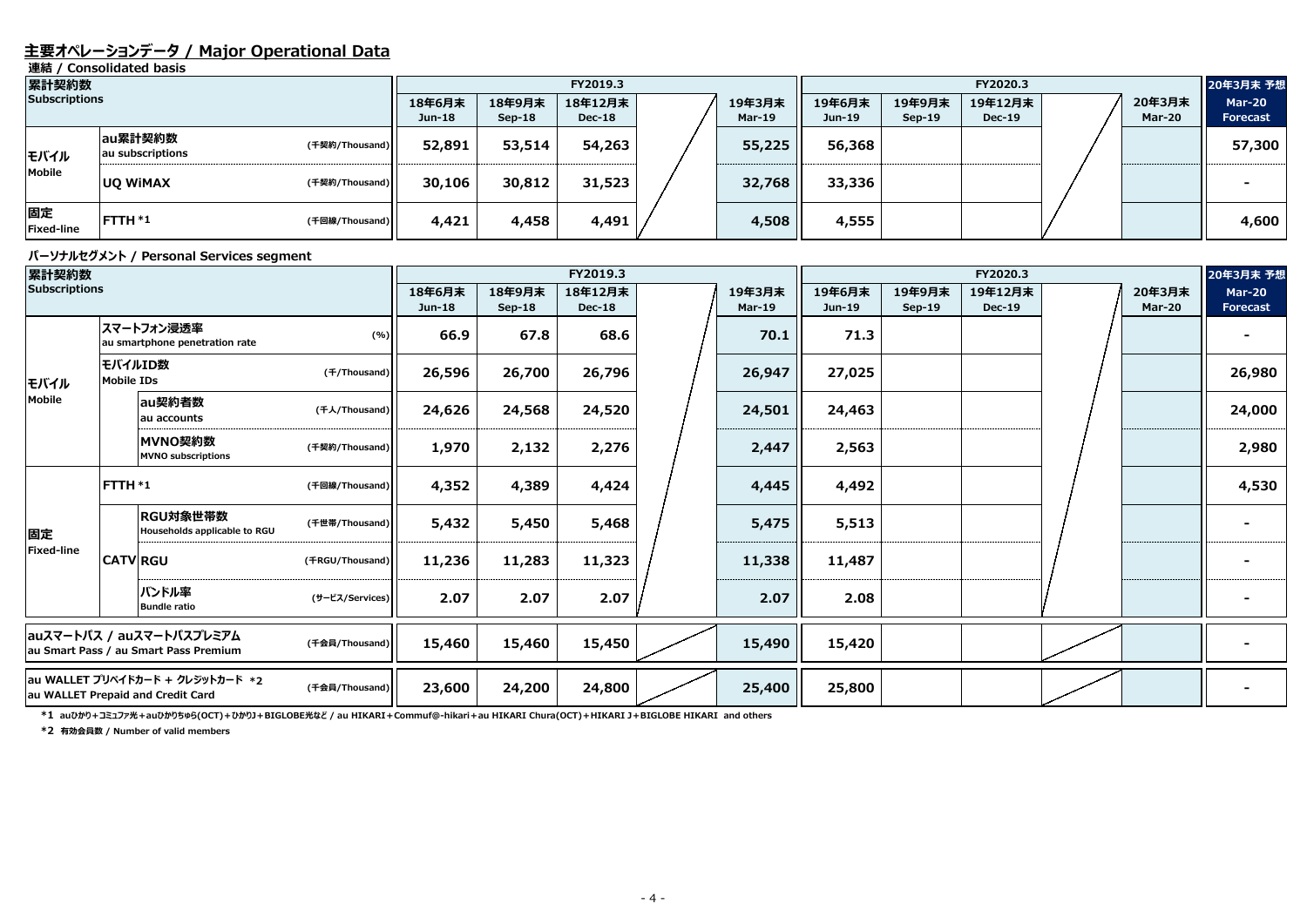## **主要オペレーションデータ / Major Operational Data**

**パーソナルセグメント・ビジネスセグメント / Personal Services segment・Business Services Segment**

| 各種指標                                                |                                  |                       |         |         | FY2019.3  |                        |         |         |    | FY2020.3  |                    |                                   | FY2020.3 |
|-----------------------------------------------------|----------------------------------|-----------------------|---------|---------|-----------|------------------------|---------|---------|----|-----------|--------------------|-----------------------------------|----------|
| <b>Indicators</b>                                   |                                  | <b>1Q</b>             | 2Q      | 3Q      | <b>4Q</b> | 通期<br><b>Full-year</b> | 1Q      | 2Q      | 3Q | <b>4Q</b> | 累計<br><b>Total</b> | 通期予想<br><b>Full-year Forecast</b> |          |
| 総合ARPA<br><b>Total ARPA</b>                         |                                  | (円/Yen) $\vert$       | 7,170   | 7,450   | 7,460     | 7,650                  | 7,430   | 7,450   |    |           |                    |                                   | 7,650    |
| au解約率<br>au churn rate                              |                                  | (% )                  | 0.71    | 0.64    | 0.72      | 0.98                   | 0.76    | 0.75    |    |           |                    |                                   |          |
| au端末販売台数<br>Number of units sold                    |                                  | (千台/Thousand)         | 1,860   | 2,000   | 2,200     | 2,460                  | 8,520   | 1,950   |    |           |                    | 1,950                             | 8,200    |
|                                                     | うち スマートフォン販売台数<br>of smartphones | (千台/Thousand)         | 1,610   | 1,730   | 1,910     | 2,100                  | 7,350   | 1,650   |    |           |                    | 1,650                             | 7,200    |
| 决済·金融取扱高 *<br>Transaction Volume of Settlement/Loan |                                  | (十億円/Billions of Yen) | 1,021.0 | 1,024.0 | 1,140.0   | 1,239.0                | 4,424.0 | 1,348.0 |    |           |                    | 1,348.0                           | 4,900.0  |
| IoT累計回線数<br><b>IoT Connections</b>                  |                                  | (千回線/Thousand)        |         |         |           |                        | 8,000   |         |    |           |                    |                                   | 10,000   |

\* au WALLETプリペイドカード、クレジットカードの決済額+auかんたん決済額+じぶん銀行決済額+ローン実行額 / Settlement amounts of au WALLET prepaid card, credit card, au Carrier billing and Jibun Bank and the transaction amount of loan from Jibun Bank